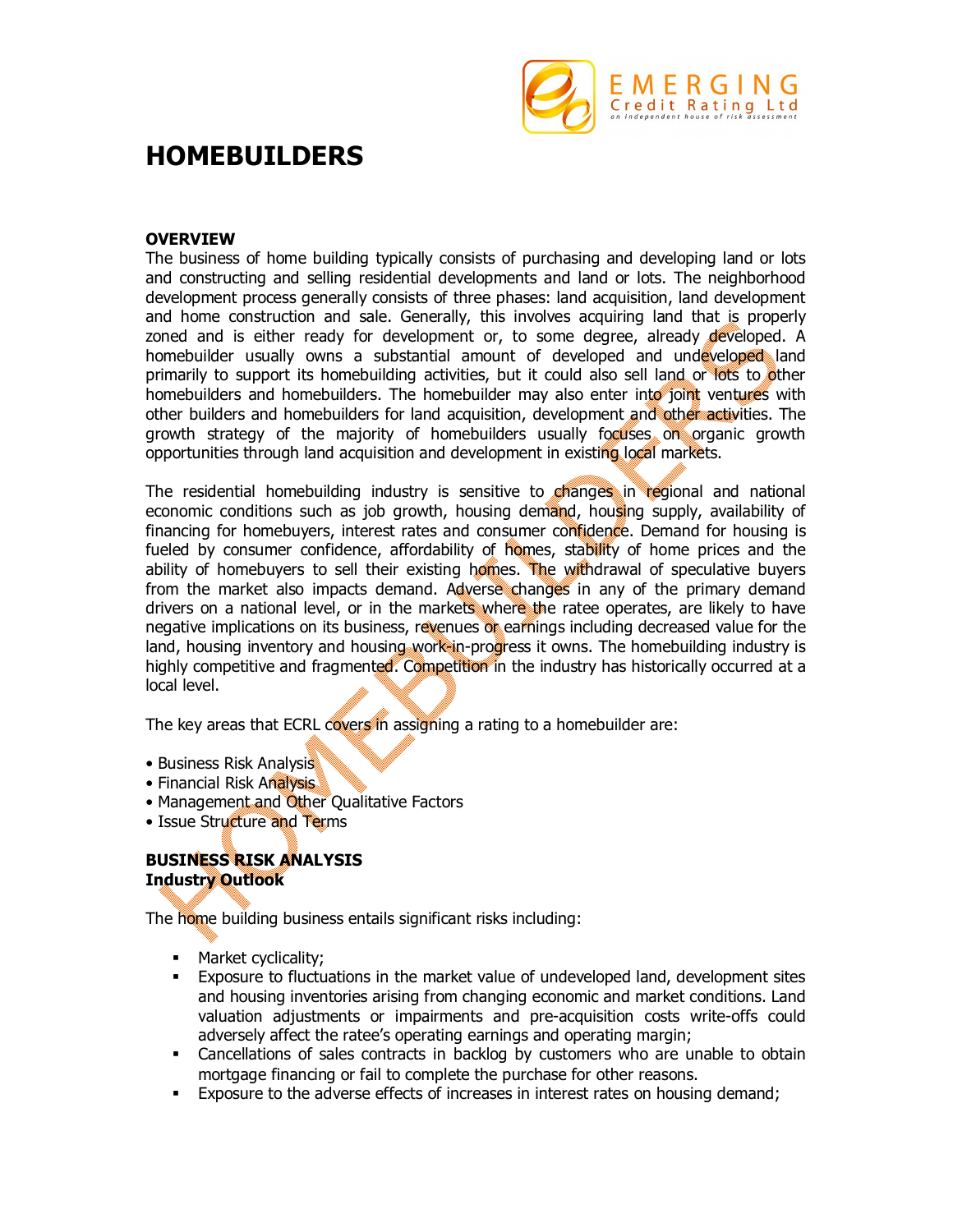

- Inability to pass on unanticipated increases in construction costs to customers who have already entered into sales contracts that fix the price of the home at the time the contract is signed;
- Shortages of building materials and skilled labor which could result in construction delays;
- Potential changes in regulatory requirements which could increase costs and cause delays in land development and homebuilding activity;
- Decrease in the supply of suitable land at reasonable prices which could limit the homebuilder's ability to develop new neighborhoods or result in increased land acquisition costs; and
- The occurrence of natural disasters or adverse weather conditions that could delay completion of new homes and negatively impact the demand for new homes in the affected areas.

In light of the above industry characteristics, ECRL's rating approach will favor ratees with more seasoned management teams and track records of operating successfully through business cycles.

#### Competitive Position

ECRL considers the following to be important drivers of a property homebuilder's market position and competitiveness: location/market, sales price, construction costs, design and quality of homes, customer service, marketing expertise, availability of land, price of land and reputation. ECRL views the ability to acquire land in desirable locations and on favorable terms, to plan neighborhoods according to local demand, to anticipate consumer preferences in specific markets and respond to changing preferences of its target market as competitive strengths. ECRL examines the ratee's project quality record in respect of its past projects and on-going projects and its overall reputation as a homebuilder.

The homebuilding industry is highly competitive. Increasing levels of competition from other homebuilders in the local markets in which the ratee operates could reduce its sales volume or cause it to accept reduced margins in order to maintain sales volume. Homebuilders also compete with secondary market sales or resales of existing or foreclosed homes, homes offered by investors and housing speculators and available rental housing. Increased competitive conditions in the residential resale or rental market in the local markets where the ratee operates could decrease demand for new homes, pressure it to increase its sales incentives or price discounts in order to maintain sales volumes, increase the volatility of the market for new homes or lead to cancellations of sales contracts in backlog, any of which could have an effect on its operating results.

# **Operational Analysis**

Construction costs are influenced by various factors, namely:

The amount of earthworks required Buildings constructed on land with a high gradient or housing projects constructed on land with undulating gradient would necessitate a higher expenditure for earthworks, foundation.

• The type of soil: This would influence the construction cost for the foundation of the building. For large projects especially if they involve high rise buildings, it is advisable to conduct a soil test especially if the soil consists of limestone or reclaim land or is a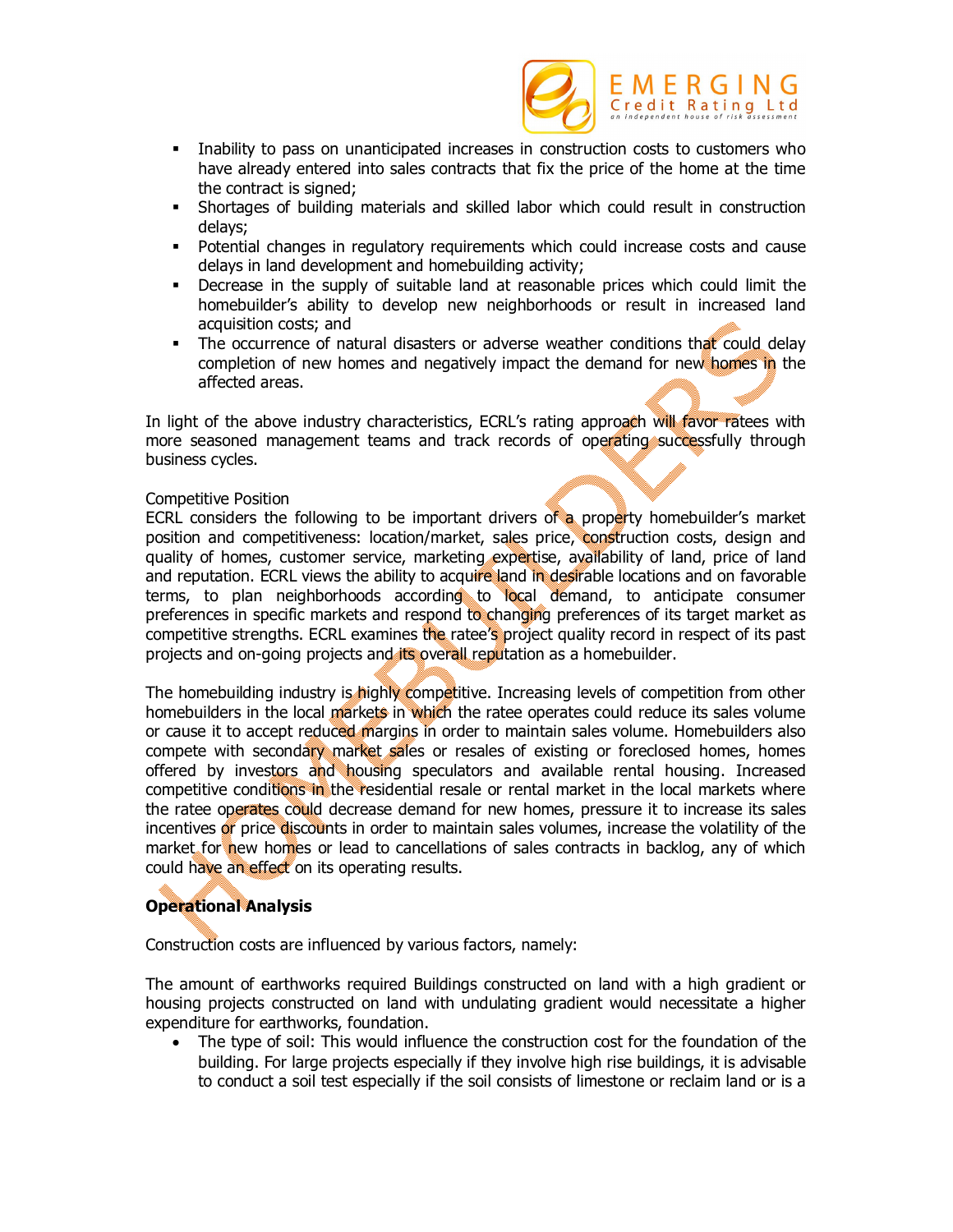

former mining land. If the area is rocky, the costs of earthworks and foundation would be higher.

- The design: For aesthetic reasons, some buildings are designed with unique features. This can result in higher construction cost but buildings which are considered aesthetically pleasing can command a premium.
- The height of the building; this would have a direct impact on the cost of the foundation required and the construction of the additional floors would require additional building materials.
- Finishing: The finishing used would influence the cost of construction. The use of more expensive materials such as marble slab instead of concrete titles would increase the cost of the building. The cost of the finishing for a building can range from around 10% (basic) to 20% (extensive) of the total cost. Other than the above factors, a change in Government policy can indirectly influence the cost of construction. The price of certain essential building materials such as steel and cement are heavily influenced by the Government. Therefore, any changes in Government policy in this area would influence the cost of construction and quality of entities (subcontractors, etc) deployed in execution.

While the homes are being constructed, the main risks are to complete the project on time, within the projected construction cost and acceptable workmanship quality. ECRL also assesses the homebuilder's project execution resources and capabilities, as reflected in its track record with respect to past projects, adherence to time schedules on ongoing projects, as well as its dependence on contractors and the ability to manage its contractors. ECRL reviews the track record of the main contractor to determine its ability to complete the project on time and its reputation for workmanship.

Given that raw material prices may fluctuate due to various factors, including demand or supply shortages, ECRL looks at mitigating measures adopted by the ratee to help limit the effect of commodity price increases on its operating results which could include: fixed-price contracts with contractors and material suppliers; utilizing standardized materials available from a variety of sources; leveraging its volume through quantity purchase discounts when purchasing building materials.

#### **FINANCIAL RISK**

Evaluating the Financial Risk of the Issuer is an important component of a rating exercise. An evaluation of the Financial Risk would entail an analysis of the following factors:

#### **Profitability**

The sustainability of a company over the long term depends on its profitability. In analyzing the profitability of a company, it is important to analyze the earnings before interest, tax, depreciation and amortization. Of equal importance is to review the earnings growth trend and return on assets.

#### **Cash Flow**

While it is important to review the cash flow of an Issuer for any debt issue, the review of the cash flow for a project under development is essential whilst the project is in the construction stage. When reviewing the cash flow of an ongoing project, it should be noted that funds from any bridging loans are usually released against Architect's Certificate of Works Done. The main components of a cashflow are: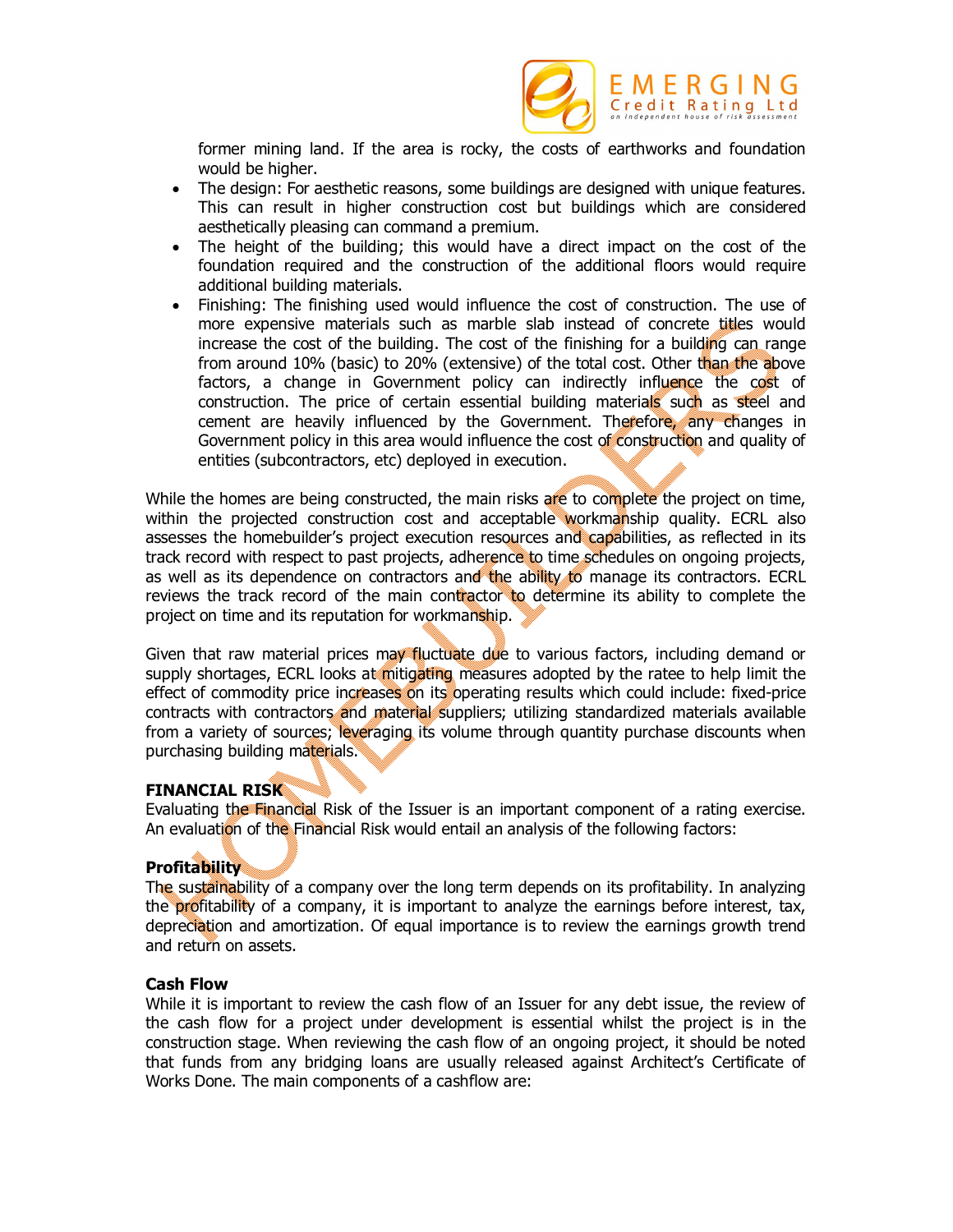

- The cash inflow which would depend on two main variables i.e. the take up rates of the properties and the construction schedule. Deciding on the potential take up rates and the timing of the launches are highly judgmental. If the analyst is unfamiliar with the market conditions in respect of the locality of the property under financing, it would be advisable to discuss with property valuers and real estate agents who are familiar with that particular market.
- Since the progress payments billings are based on the Architect's Certificate of Works Done, the pace of construction would determine the cash inflow. Normally, there would be a delay of a few months between the time the construction cost is incurred and the proceeds from the progress billings are received.
- Once the construction schedule has been determined by the homebuilder, the cash flow can be determined.
- After the cash inflow and outflow have been computed, the financing requirement will then be known. The Purchasers would often obtain Housing/Term Loans from financial institutions (the End-Financiers). The end financiers would release the redemption sum directly to the bridging financier. It should be noted that the first 10% (paid upon signing of the Sales & Purchase Agreement) usually is credited directly into the HAD account and would not be used to redeem the property purchased. It is only the subsequent progress payment proceeds that would be used to redeem the property. The standard Sales & Purchase Agreement sets out the percentage of the Sales & Purchase price that can be billed regardless of the actual construction cost. For example, if a house is constructed on a hilly terrain, the actual cost for the foundation could be more than 10% of the Sales & Purchase price, but under the standard Sales Purchase Agreement, the Homebuilder can only bill 10%. After the framework for the cashflow has been prepared, different scenarios such as changes in interest rate or take up rate or construction cost can be easily generated. The stress test could than be carried out and the viability of the project assessed.

## **Capital Structure/Financial Flexibility**

This is the ability of a company to repay its debt especially under conditions of financial stress is correlated to its Capital Structure and Financial Flexibility. Key considerations for assessing the Capital Structure and Financial Flexibility of a company are as follows:

- Unencumbered Assets: The availability of unencumbered assets would allow the Homebuilder to raise additional funds (either by sale of the asset or as security for loans) in times of financial stress. The presence of unencumbered assets also enhances the recovery rate for the unsecured lenders in a liquidation scenario.
- Un-utilized credit lines: Ideally, this should be sufficient to cover one year's cash requirement.
- Short Term Debt Debts maturing in less than one year (or short term debt) should be less than 10% of the total debt. A concentration of short term debts can pose a risk to the company in times of financial stress as the possibility of lenders recalling the short term debts increases.
- Debt leverage The Homebuilder should have a low debt leverage ratio and a high Debt Service Coverage Ratio. Homebuilders that have a more stable income (e.g. from a stream of continuous housing projects or a significant recurring rental income stream) can support a higher level of debt leverage. Similarly, Homebuilders that can command a premium on their housing projects (i.e. enjoy a good market position) and have higher gross profit margins can support a higher debt burden. When measuring debt leverage, it would be good to adjust the carrying value of the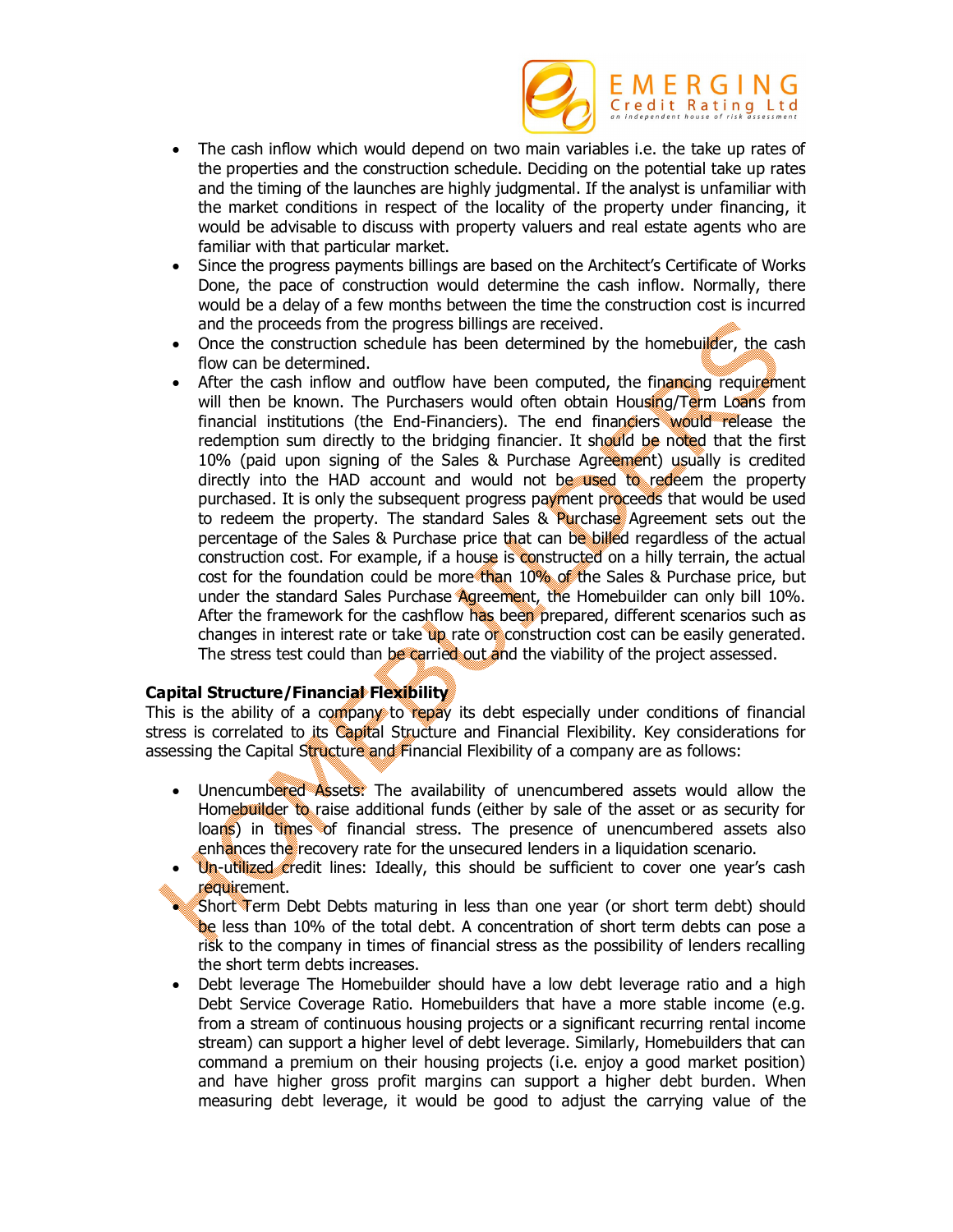

properties on the company's balance sheet to the current market value, where possible.

- Access to Capital Market Another important consideration is the ability of the company to raise additional funds from the capital market (for public listed companies). Important factors to consider are the Price/ Earnings Ratio and the Market Capitalization of the company.
- Dividend Payout The dividend payout ratio should be less than 50% of the profits to ensure that sufficient cash is retained in the company.

#### **MANAGEMENT AND OTHER QUALITATIVE FACTORS**

The track record of the Homebuilder in their past developments is also an important consideration. Since sales are often made before the completion of the property, purchasers would hesitate to buy properties from a Homebuilder who does not have a good market reputation unless the properties are sold at a significant discount to the market. Besides the management's track record, other factors to consider include:

- Corporate Structure: Having a major shareholder controlling the company can be a stabilizing factor and provide the management with the flexibility to focus on its long term plans. A level of integration (e.g. construction and manufacturing of building materials) would enable the company to enjoy economies of scale and enhance their profit margins.
- Management Depth: It is also important to assess the experience of the middle level management especially its operating and technical competencies. Another important consideration is how long the senior management has been operating as a team. Equally important is succession planning especially when senior management are near retirement age and have dominant roles within the company.
- Strategic Vision: The Management's strategic vision for the company and plans for its long term growth should also be considered. Does the company plan to grow organically or through acquisition? An aggressive acquisition strategy can stress the management team and the company may experience integration problems. When reviewing the company's plans for future growth, a comparison between projects in the pipeline and the company's resources needs to be undertaken to ensure that the company can complete the projects without straining its resources.

#### **ISSUE STRUCTURE AND TERMS**

The Issue Structure and Terms should be congruent with the business and financial profiles of the Issuer.

Factors to consider include:

- Tenure of the Bond
- Repayment schedule
- Ranking of the debt
- Coupon rate
- Designated Accounts
- Credit enhancements e.g. Bank Guarantee or Corporate Guarantee etc.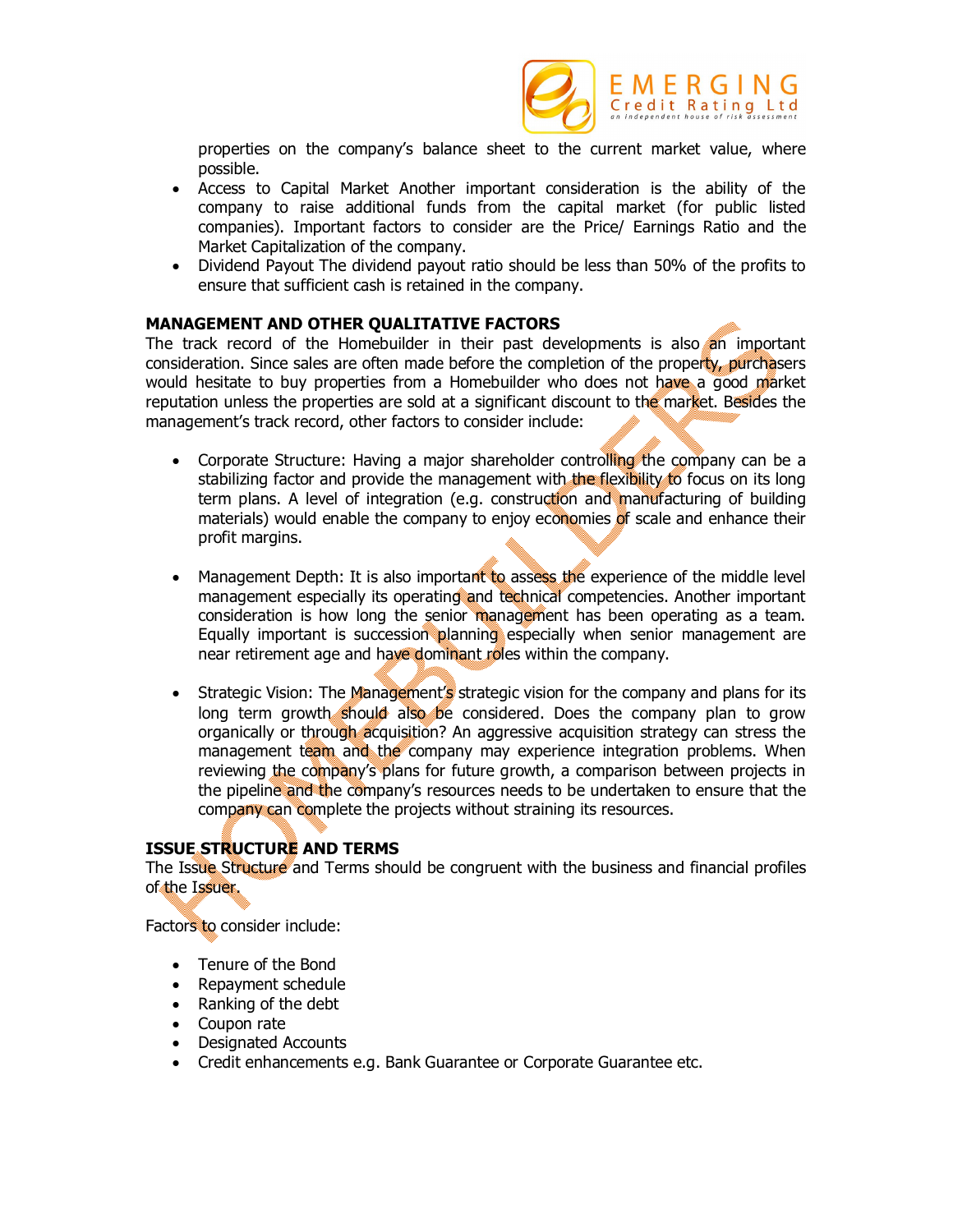

Debt issues for property development companies typically include Security and Support Arrangements. Examples of Security and Support Arrangements are:

- A lien over the property by depositing the document of title (a Memorandum of Deposit setting out the terms and conditions is usually executed). The holder (i.e. the Lender) of a lien would be able to sell the property pledged. However, before the property can be sold, judgment has to be obtained against the Borrower before the Lender can exercise its right of sale. This method of securing pledged property is seldom employed and when used it is most often for a short duration. To further enhance the security arrangement and to prevent fraudulent transfer or sale of the property, it might be necessary to lodge a Private Caveat over the pledged property.
- A Private Caveat by itself does not secure the pledged property since it does not entitle the Lender to sell the pledged property. As elaborated above, a Private Caveat is often employed in conjunction with a lien executed by way of a Memorandum of Deposit. A Private Caveat prevents any dealings in the property.
- Dealings include sale, transfer and lodgment of Legal Charge and Lien-holder's Caveat. A Private Caveat is valid for only six years.
- A Lien-holder's Caveat in contrast to a Private Caveat, entitles the holder to sell the pledged property in addition to preventing dealings in the property. However, to exercise the right of sale, the Lender would have to obtain judgment against the Borrower first. The lodgment of a Lien-holder's Caveat requires the physical possession of the title and the consent of the property owner.
- A Legal Charge over the property is the most secured form of security a Lender (Chargee) can take. As with a Lien-holder's caveat, a Legal Charge prevents any dealings in the charged property. However, unlike a Lien-holder's Caveat, the Chargee can foreclose on the charged property without having to obtain judgment against the Borrower first. Besides securing the pledged property under the provisions of the National Land
- Code, the Lender can also secure the pledged properties by way of a Debenture. Debentures are usually taken as additional security arrangement in addition to a Legal Charge or Lien-holder's Caveat. For specialized assets such as retail complexes and hotels, it would be advisable for the Lender to have a Debenture as part of the security arrangement. Specialized assets of such nature often take time to be realized and in the meantime the Lender might want to appoint a Receiver & Manager to safeguard the asset and prevent the owner from "stripping" the asset. The Bonds can also be secured indirectly by taking an assignment over the sales proceeds or rental proceeds. The assigned proceeds would than be used to service the interest and principal payments. Ideally, the assignor should have confirmed Sales & Purchase Agreements or Rental Agreements before the assignment. The assigned proceeds can be channeled into a designated account and the monies applied for approved expenses according to an agreed order of priority of payments. An example of priority of payments is as follows:

a. Payment of tax and other statutory payments.

b. Payments of fees and other expenses.

c. Payment into an Interest Service Reserve Account to service the interest payments for the Bonds.